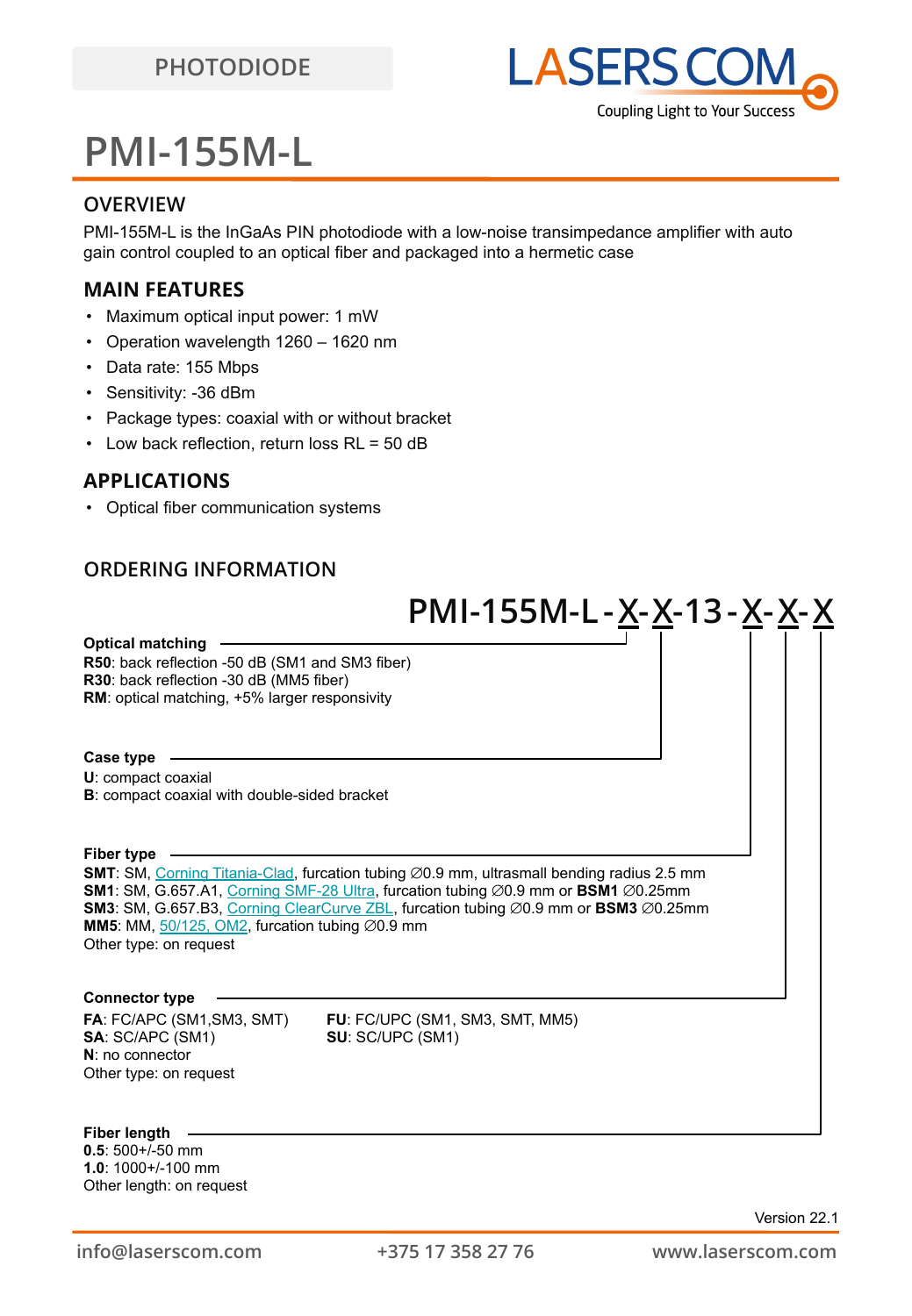# **PMI-155M-L**

## **ABSOLUTE MAXIMUM RATINGS**

| Parameter             |       | Value          | Unit         | <b>Conditions</b> |
|-----------------------|-------|----------------|--------------|-------------------|
| Operating temperature | op `  | $-40 \div +85$ | °C           |                   |
| Storage temperature   | ' stq | $-40 \div +85$ | °C           |                   |
| Soldering temperature | sold  | 260            | $^{\circ}$ C | Max. 5 seconds    |

## **ELECTRICAL-OPTICAL CHARACTERISTICS (SM FIBER, λ = 1310 nm, T = 25 °C)**

| Parameter                        |                           | Min  | Typ | Max   | Unit       | <b>Test conditions</b>                                                |
|----------------------------------|---------------------------|------|-----|-------|------------|-----------------------------------------------------------------------|
| Supply voltage                   | $V_{cc}$                  | 3.0  |     | 5.5   | V          |                                                                       |
| Supply current                   | $^{\prime}$ <sub>cc</sub> |      |     | 35    | mA         | no load                                                               |
| Differential responsivity        | $R_{\rm d}$               | 0.10 |     | 120   | mV/µW      | $R_{load}$ = 100 $\Omega$ , $\lambda$ = 1310 nm                       |
| Single-ended responsivity        | $R_{\rm s}$               | 0.05 |     | 60    | mV/µW      | $R_{load}$ = 50 $\Omega$ , $\lambda$ = 1310 nm                        |
| <b>Bandwidth</b>                 | <b>BW</b>                 | 115  |     |       | <b>MHz</b> | $P = -20$ dBm, $\lambda = 1310$ nm                                    |
| Rise/fall time                   | $t_R$ , $t_F$             |      |     | 4.5   | ns         | $P = -20$ dBm, 10% - 90%, $\lambda = 1310$ nm                         |
| Saturation power                 | $P_{sat}$                 | 0    |     |       | dBm        |                                                                       |
| Single-ended output<br>impedance | $R_{0}$                   |      | 50  |       | Ω          |                                                                       |
| Sensitivity                      |                           |      |     | $-36$ | dBm        | $\lambda$ = 1310 nm, 155.52 Mbps, BER = 10 <sup>-10</sup> ,<br>PRBS23 |

TIA type: [CS6710](http://datasheet.digchip.com/613/613-00078-0-CS6710.pdf)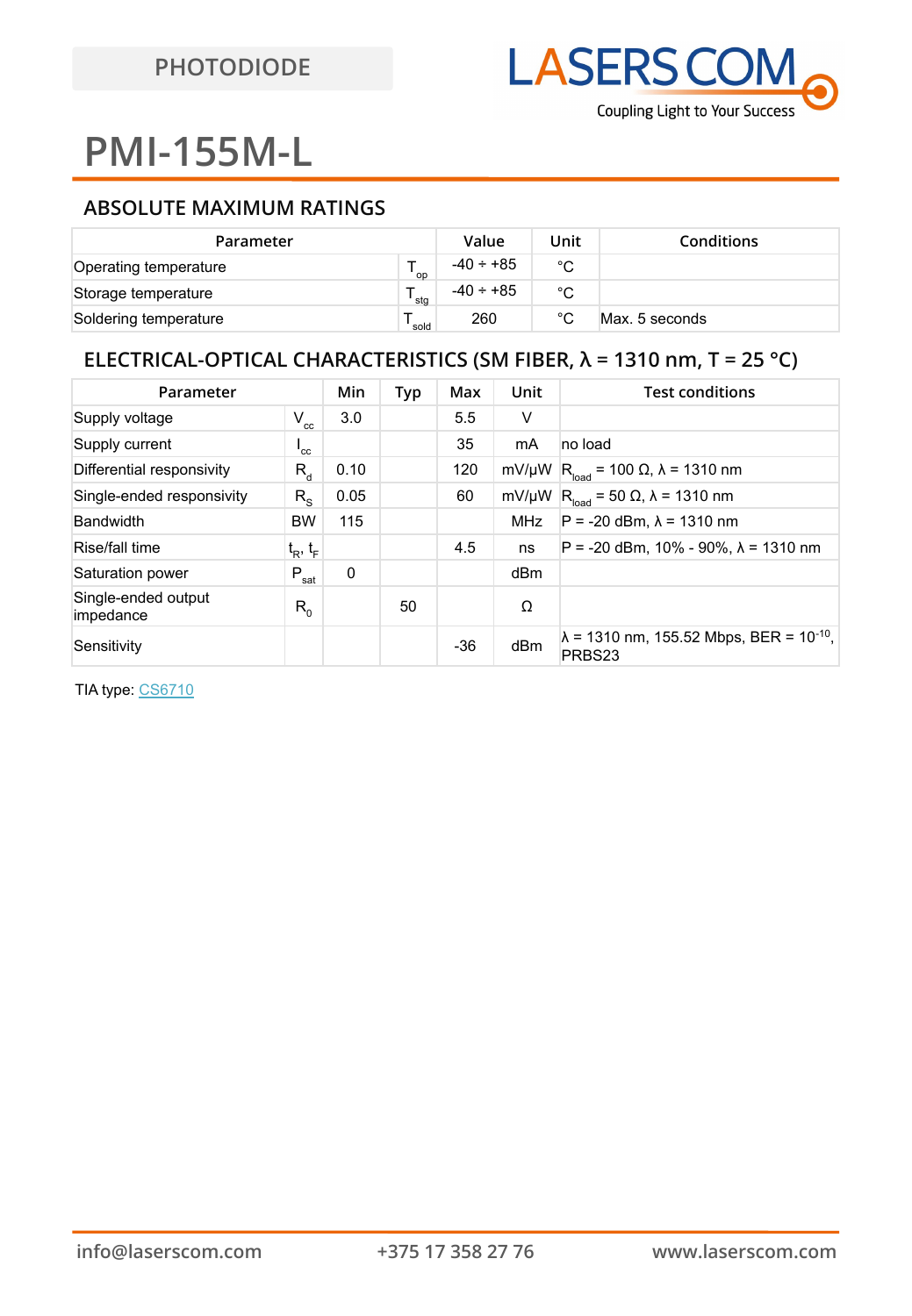

## **PMI-155M-L**